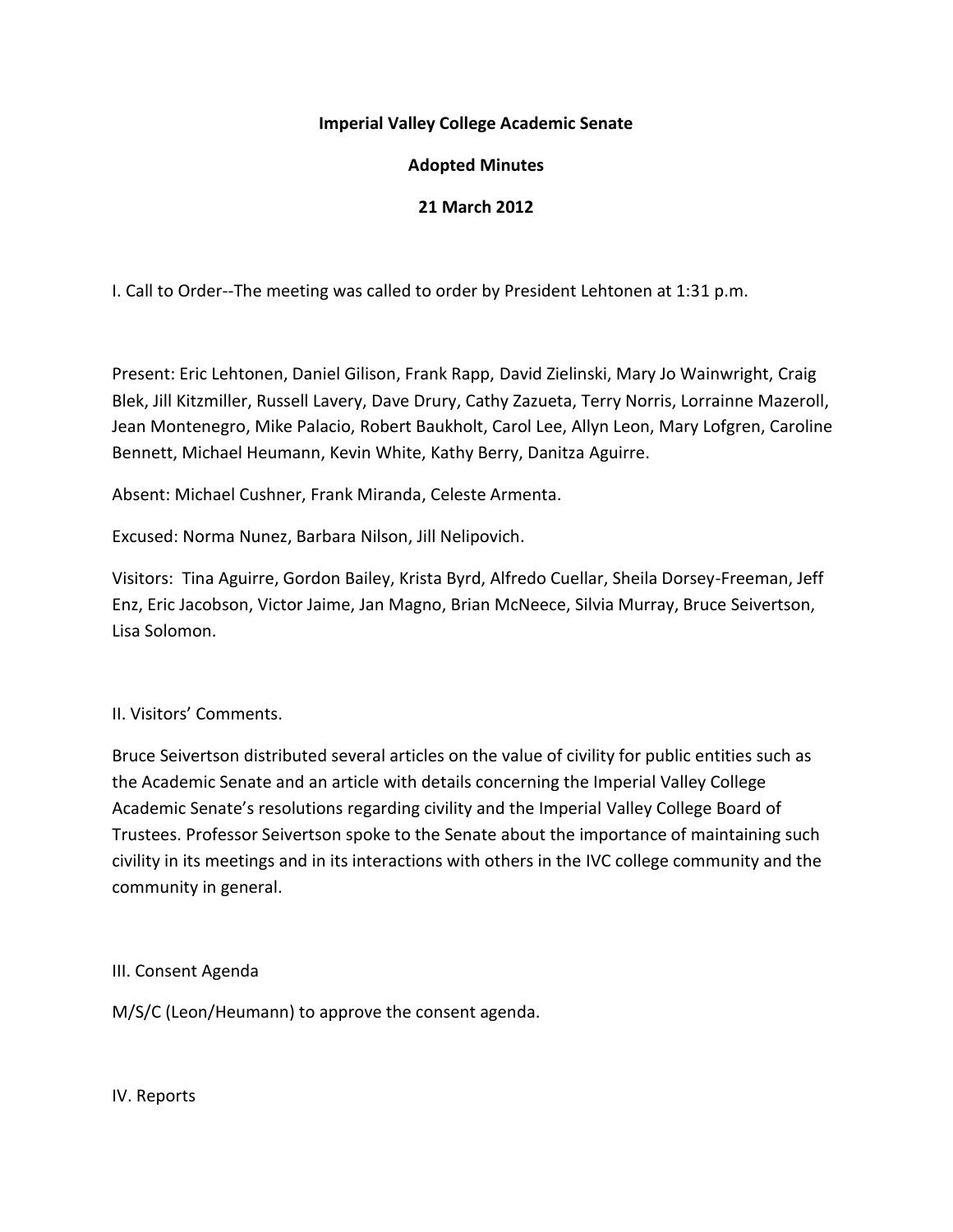President—President Eric Lehtonen reported that the resolutions which the Senate had passed during the meetings of 29 February 2012 and 7 March 2012 had been placed on the IVC Board of Trustees agenda for their next regularly scheduled meeting.

Past-President—There was no past-President report.

Treasurer—Vice-president Daniel Gilison, speaking on behalf of treasurer Jill Nelipovich, reported that the Senate balance stood at \$3,678.43. He further stated that there were anticipated Senate expenses approximating \$1,000.00 for travel to and other relevant costs for the upcoming California Community College Academic Senate plenary session.

Associated Student Government—Ex-officio Senator Danitza Aguirre reported that the IVC Associated Student Government members were preparing to conduct elections for next year's Associated Student Government President and Assembly members.

Part-Time—Part-Time Senate representative Jean Montenegro asked that the minutes of 7 March 2012 accurately reflect that she had stated that she would be leaving that meeting early to staff the Imperial Valley College booth at the Imperial County Midwinter Fair.

Curriculum—Senator Carol Lee reported that the Curriculum Committee had met on 1 March 2012 to conduct regular business, including but not limited to Toni Pfister's report that Student Learning Outcome cycle assessment deadlines were approaching. She further reported that the Curriculum Committee met on 15 March 2012 and had conducted regular business.

Continuous Accreditation Readiness Team—Dean of Arts and Letters Brian McNeece reported that the CART Committee had submitted substantive changes proposals for new programs back through 2007. He also requested that the listing of committees in the Academic Senate Constitution and By-Laws be edited so that the standards which reflect the appropriate shared governance policies are reflected before each committee's mission statement.

Other—Vice-President for Academics Kathy Berry reported that an ad hoc committee headed by Instructional Dean for Economic and Workforce Development Efrain Silva had been formed to explore the possibility of IVC holding a summer enrichment program for K through 12 students. She further stated that the committee would meet Friday, 22 March 2012 at 2:00p.m.

III. Action Items

1. M/S/C (Rapp/Lavery) to reschedule the Academic Senate Scholarship Fund raiser from 4 May 2102 to 11 May 2012 in order to avoid conflicts with other scheduled events.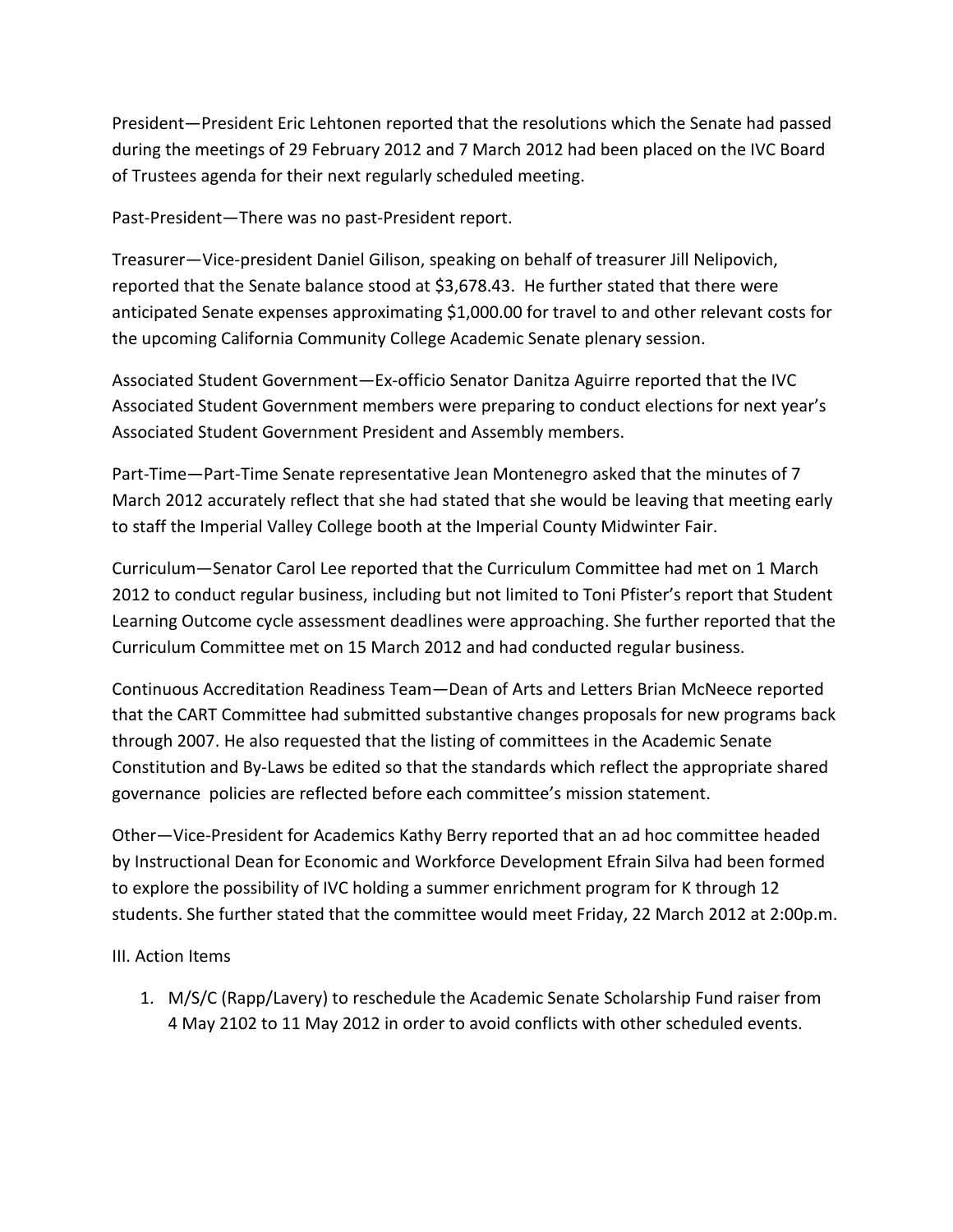Senator Russell Lavery inquired what scheduled events were in conflict with the 4 May 2012 date. Secretary Frank Rapp stated that the most significant scheduled event for that date was the Associated Student Government Awards banquet.

## VI. Information items

- 1. Area D Meeting—President Lehtonen reported that the Area D meeting would be held at San Diego Miramar Community College on 31 March 2012 from 10:00a.m. to 3:00p.m. He further encouraged other IVC Academic Senators to attend the meeting; Senators Mary Lofgren, Daniel Gilison, Jill Kitzmiller, and Cathy Zazueta volunteered to attend with President Lehtonen.
- 2. Academic Senate Elections—Secretary Rapp reported that elections for IVC Academic Senate President and three At-large Senators to the Senate had been announced and would be held on Tuesday, 3 April 2012. He further reported that the vote on proposed changes to the "Academic Senate for Imperial Valley College Constitution and By-Laws" and a "Proposition A" to allow necessary changes to the Senate make up following division reorganizations had been scheduled for the same date, time, and place. He also informed the Senate that the election of two Part-Time Representatives to the IVC Senate would be held the week of Wednesday 28 March 2012 through Tuesday, 3 April 2012.
- 3. Rafael Santos Award—Secretary Rapp reported that he had received one nomination for the Rafael Santos Award for Teaching Excellence and that he would remind the IVC faculty that nominations would close on Saturday, 31 March 2012.

# VII. Information Items

- 1. Honors Committee—President Lehtonen thanked Senator Lee for her dedication and effort in helping to create an honors program at IVC. He further reported that he shall be working with Dean of Enrollment Services Jan Magno on this matter with the intent to initiate the program for the 2012-2013 academic year. He presented the Senate with a list of course proposed for the program and stated that the list reflected efforts to meet the breadth of IGETC and TAG agreements. Discussion regarding suggestions for appropriate courses for the program ensued.
- 2. Final Block Schedule—Vice-President Gilison presented data which reflected other California community college districts' final exam block schedules with particular reference to the number of weeks each district had in a regularly scheduled semester.